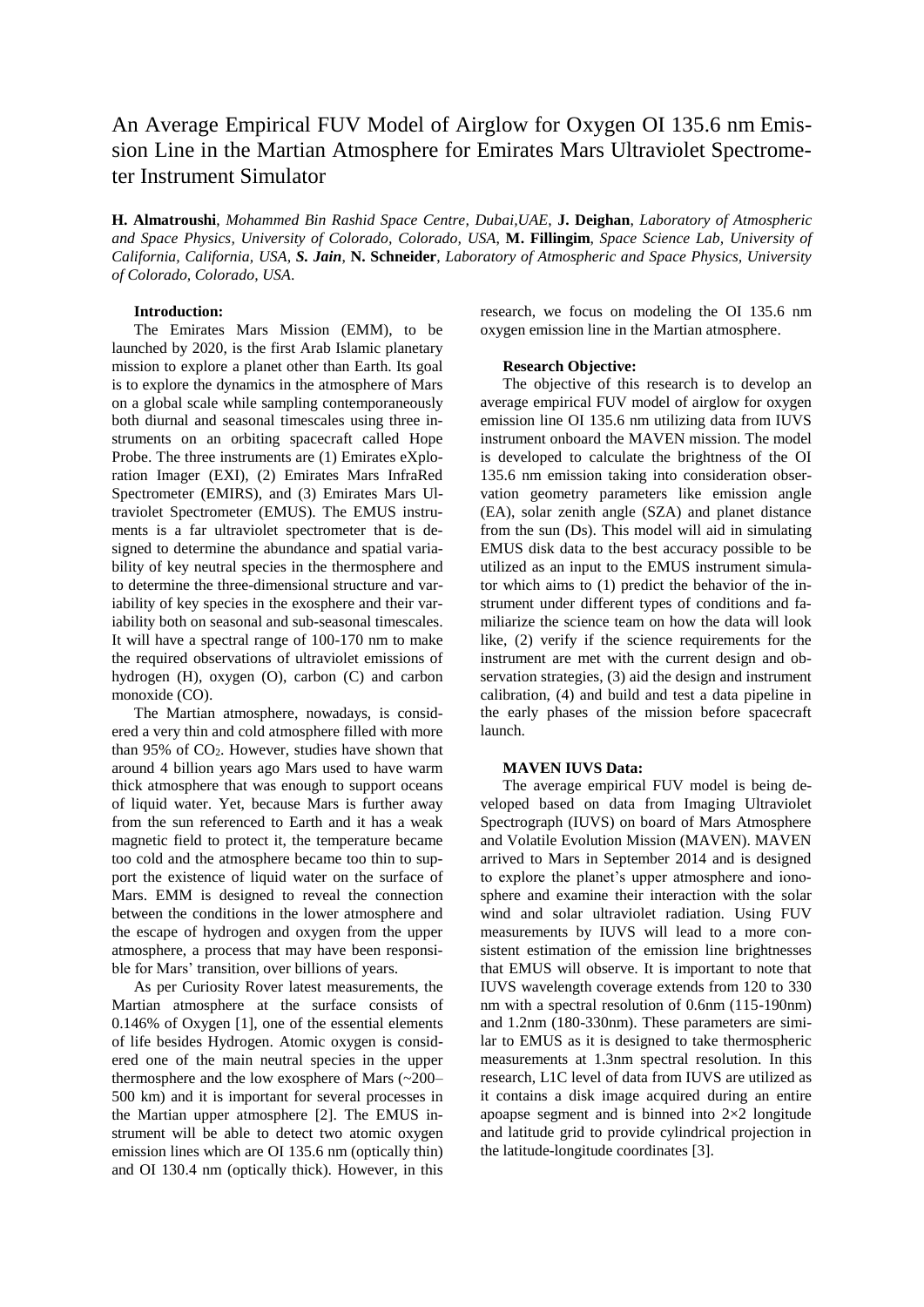### **Research Methodology:**

To build the average empirical FUV model of airglow for OI 135.6 nm, data from the MAVEN IUVS instrument is used since it is expected to be similar to the EMUS data that will be captured after launch in 2021, with the exception that the coverage is not the same and the EMUS instrument will cover Lyman Beta hydrogen emission line that was not captured in IUVS. However, within the scope of this research, the IUVS data is used to model the oxygen emission line at 135.6 nm. The emission line brightnesses are normalized by the distance from Sun at the time of acquisition to reduce the impact of being near or far from the sun on the brightness value. Second, the relationship between the brightness and EA and SZA are examined for at least 11 MAVEN orbits (2 Martian days) and the validity of the plane-parallel approximation is examined for EA less than 80 degree. In addition, the variability of the airglow is identified and an average empirical model is constructed. This model shall be able to calculate the average brightness with a variability given at any SZA, EA, and distance from the sun (Ds).

## **Selection of Results:**

The MAVEN IUVS L1C data were examined closely for 16 consecutive orbits (548 to 562) which represent 3 Martian days in the Northern hemisphere Winter Solstice (i.e. Solar Longitude is 270). Figure 1 shows the brightness data of orbit 550, as an illustration, mapped into its geographic location at Mars. These brightness values are normalized by multiplication factor of Ds [AU]/1.52368. Note also that the data had been preprocessed in which missing data, negative values, or instances where EA is greater than 80 degrees are filtered out.



Fig. 1: OI 135.6 nm brightness values mapped to Mars geographic location.

Comparing the OI 135.6 nm brightness values across all 16 orbits, it was observed that there is no direct correlation or heavy dependency between Mars geographic longitudes and latitudes with the brightness values. Instead, values were changing with respect to changes in EA and/or SZA as illustrated in Figure 2. The brightness is witnessed to be the highest when SZA values are low and EA values are high, while it is the lowest when SZA values are high and EA values are low. However, it should be noted that the standard deviation for each bin of SZA and EA is not the same. From Figure 3, it is noticed that the standard deviation value ranges between ~12.5 and 50 R except for SZA=40 and EA=35 bin, the value shoots to around 111 R which indicates possible existence of outliers in the data.



Fig. 2: Mean OI 135.6 nm brightness values mapped to binned values of SZA and EA.



Fig. 3: Standard deviation for OI 135.6 nm brightness values for each bin of SZA and EA.

To examine further the correlation between the brightness, SZA, and EA, the brightness dependence on the emission angle is plotted in Figure 4 for selected SZA values against the expected curve for the optically thin OI 135.6 nm plane-parallel approximation. The brightness lines, as seen, follow similar trends or behavior compared to each other, however, they do not behave as the plane-parallel approximation curve especially at higher emission angles. If normalized, the brightness lines exhibits significantly lower values at higher emission angles. Sources of these variations are investigated and shall be quantified for the model's development.